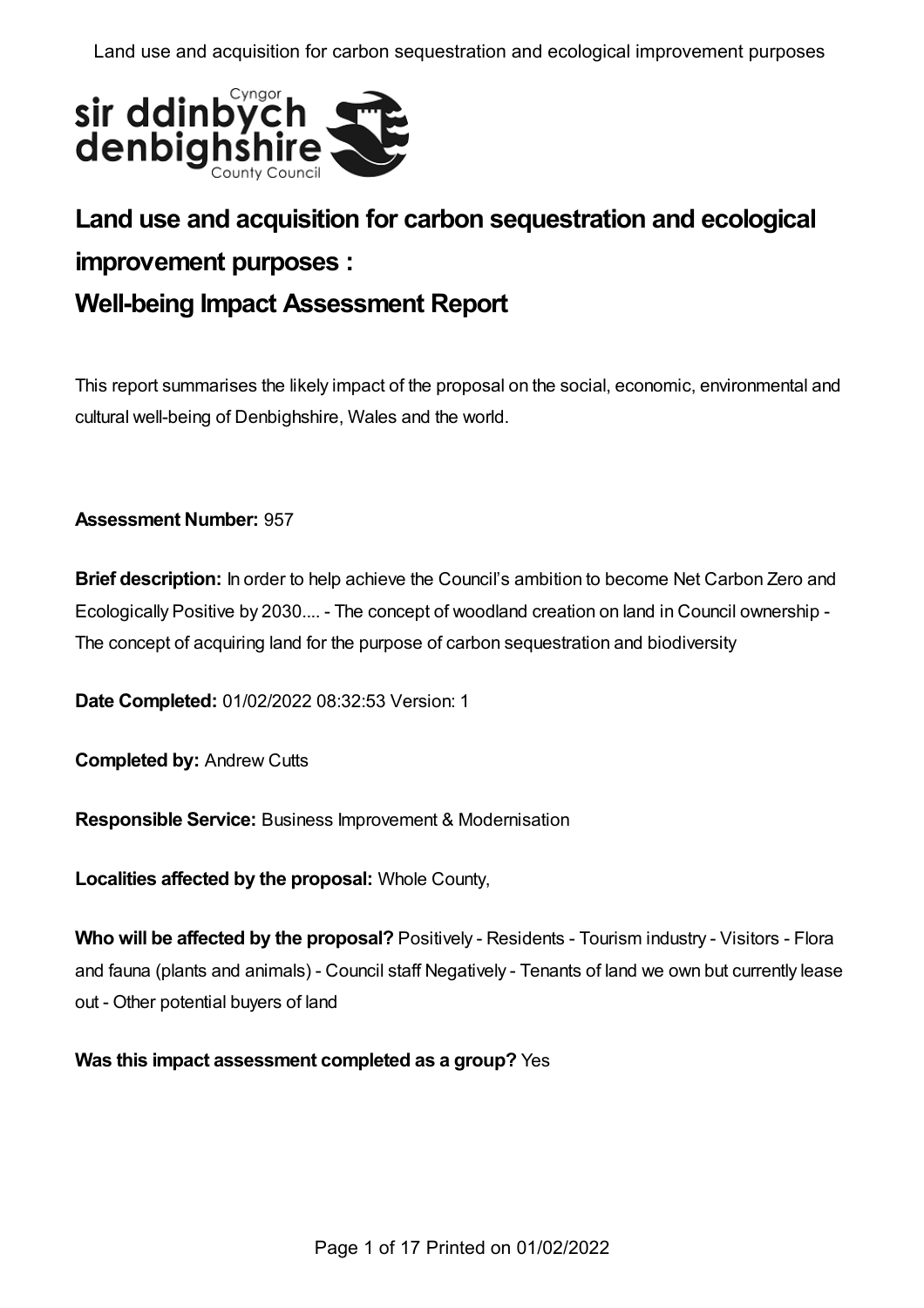# **Summary and Conclusion**

Before we look in detail at the contribution and impact of the proposal, it is important to consider how the proposal is applying the sustainable development principle. This means that we must act "in a manner which seeks to ensure that the needs of the present are met without compromising the ability of future generations to meet their own needs."

#### **Score for the sustainability of the approach**

**3 out of 4 stars**

**Actual score : 31 / 36.**

## **Summary for each Sustainable Development principle**

#### **Long term**

Progressing land use for the purpose of carbon sequestration and ecological improvement has long term thinking at its heart. To deliver immediate benefit of reduced flood risk, recreational value, urban cooling, health and wellbeing. And over time increase its benefit in carbon sequestration and air quality improvement. To continue to score highly in this principal need to ensure maintenance and management is appropriately addressed.

## **Prevention**

Woodland creation is for the purpose of increasing carbon sequestration and ecological improvement and thus reduce climate change and nature's decline. Each site will be considered on an individual basis and in relation to the wider landscape - if appropriate, tree planting will be chosen for increasing canopy coverage. However, natural regeneration of trees and woodland will be the preferred option. Added benefits around increasing wellbeing through access to nature on peoples doorsteps.

#### **Integration**

Multiple benefits involved in woodland creation hitting other well-being goals and corporate priorities. Other public body objectives would be- NRW for flooding; Betsi Cadwaladr for health. Compatibility of carbon sequestration and ecology goals with the LDP is an interesting one and being actively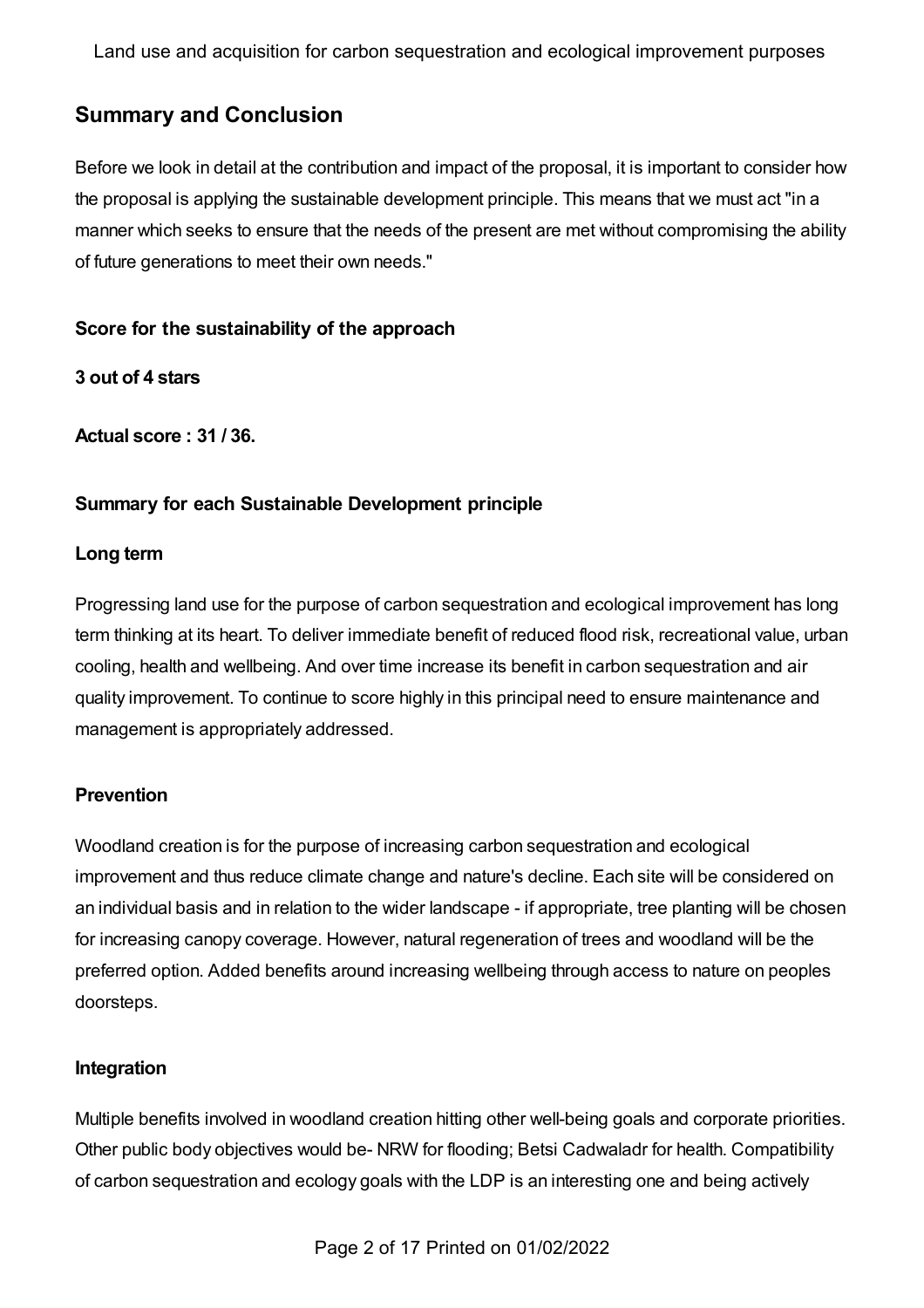explored in the developing new LDP. Main compatibility focus would be how land is classified in the county. Land use and acquisition for carbon sequestration and ecological improvement purposes

## **Collaboration**

Wide collaboration internally across multiple services and departments, including the AONB Partnership. More limited externally, but early collaboration discussions with NRW. Stakeholder engagement has taken place with members of the agricultural community.

## **Involvement**

Engagement has been limited with residents on woodland creation and done currently on a site by site basis e.g. the public consultation day at Maes Gwilym (Rhyl) in June 2021. This will need to be ramped up throughout the 9 years. Proposal is that a lot of engagement is done via the Member Area Groups, Lead Members and Ward Members. This could be extended to C,T&CC's too as well as direct to residents.

## **Summary of impact**

| <b>Well-being Goals</b>                                       | <b>Overall Impact</b> |
|---------------------------------------------------------------|-----------------------|
| A prosperous Denbighshire                                     | Positive              |
| <b>A resilient Denbighshire</b>                               | Positive              |
| A healthier Denbighshire                                      | Positive              |
| A more equal Denbighshire                                     | <b>Neutral</b>        |
| A Denbighshire of cohesive communities                        | <b>Neutral</b>        |
| A Denbighshire of vibrant culture and thriving Welsh language | <b>Neutral</b>        |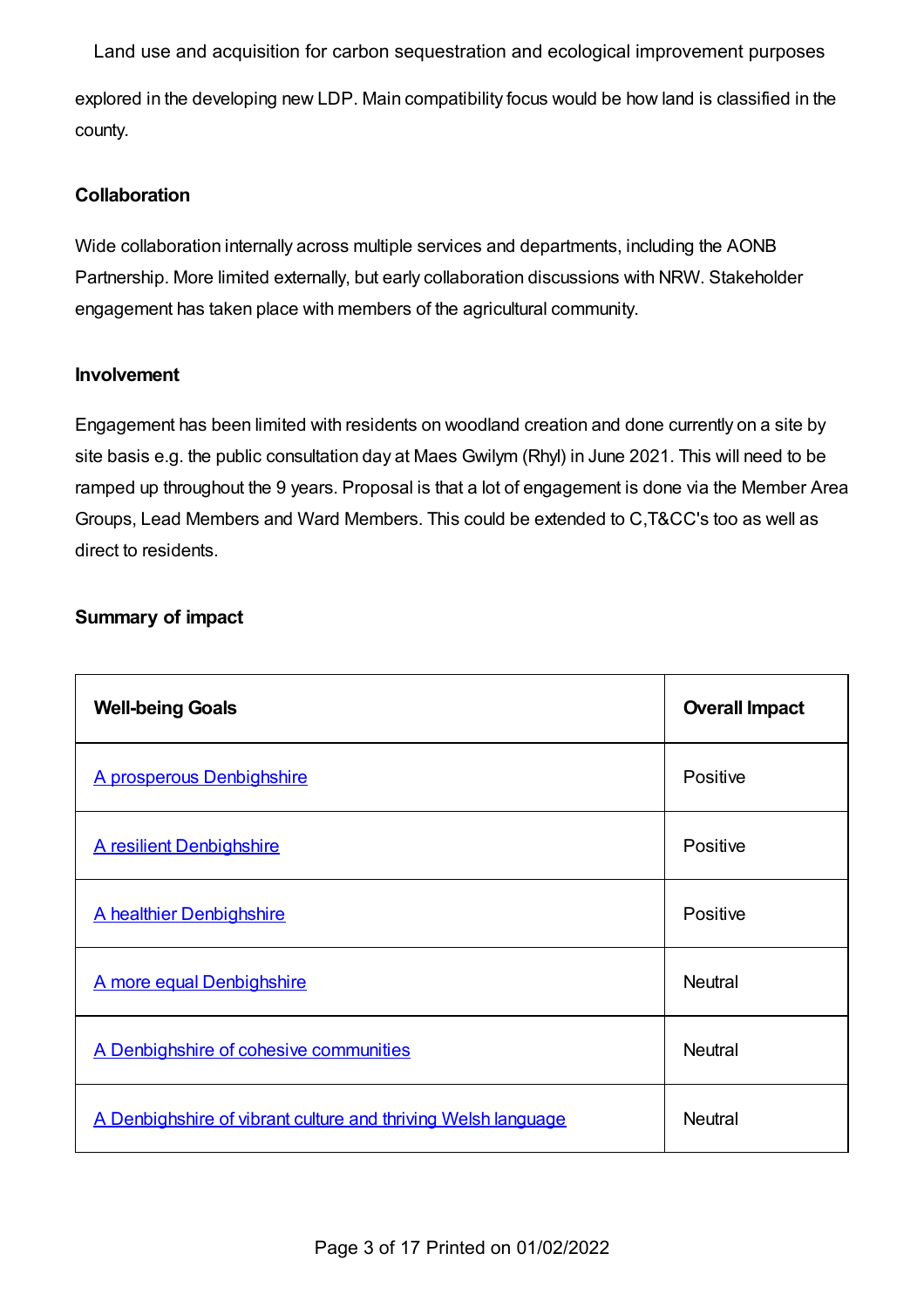| <b>Well-being Goals</b>             | <b>Overall Impact</b> |
|-------------------------------------|-----------------------|
| A globally responsible Denbighshire | Positive              |

#### **Main conclusions**

The proposal has a strong positive impact to the delivery of 4 out of the 7 wellbeing goals and no negative contribution (remaining 3 goals neutral impact), particularly for the delivery of a resilient Denbighshire and a globally responsible Denbighshire. It also scores high (31/36) on the sustainable development principals with "long term" and "prevention" being at the proposals heart.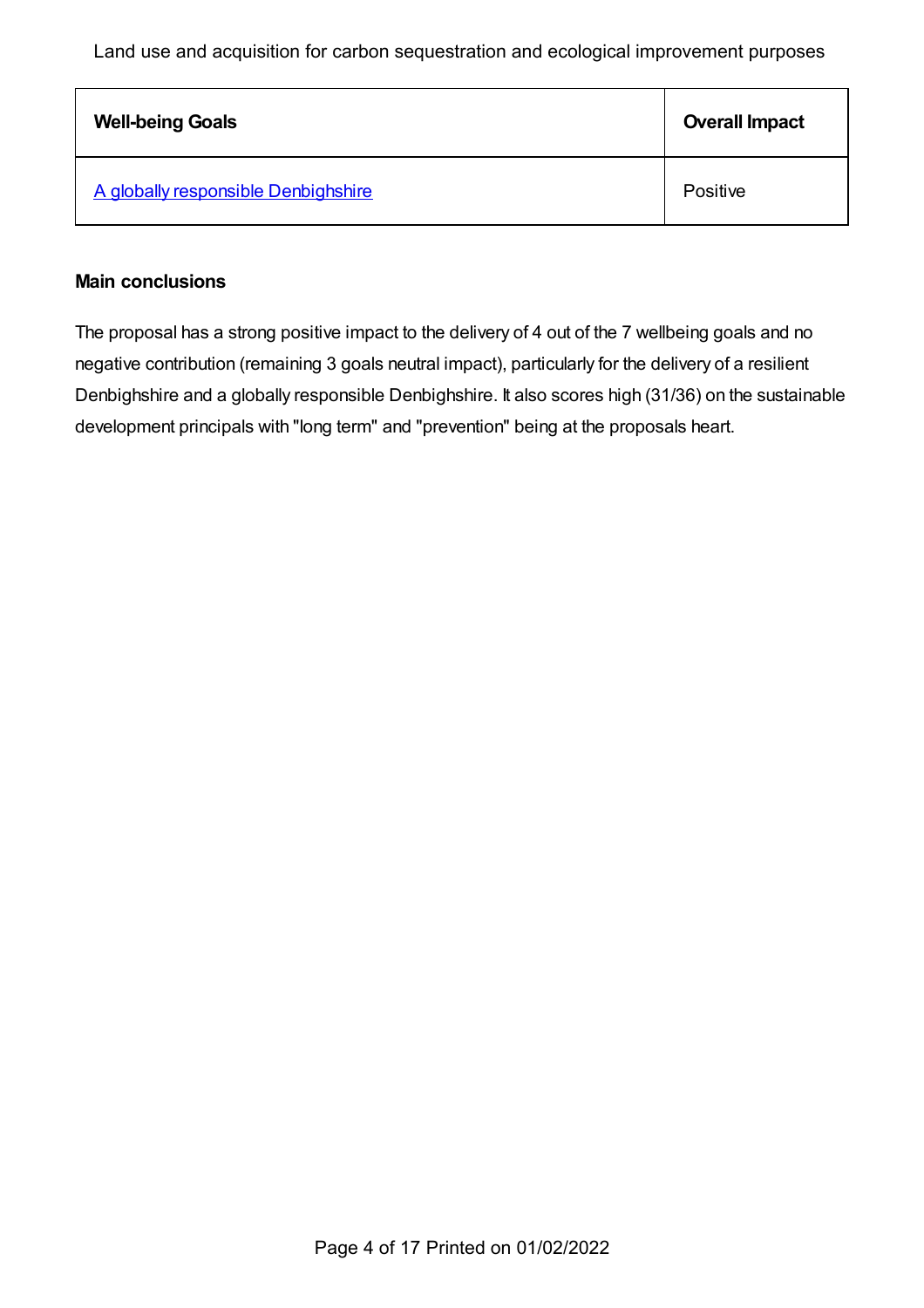# **The likely impact on Denbighshire, Wales and the world.**

## <span id="page-4-0"></span>**A prosperous Denbighshire**

## **Overall Impact**

**Positive** 

## **Justification for impact**

Proposal has the potential to provide additional social, environmental and economic value to Denbighshire increasing its prosperity, particular in the areas of access to green space and boosting the visitor economy.

## **Further actions required**

Ensuring Countryside Services fleet vehicles transition early to ULEV early in the 9 year decarbonisation of fleet programme leading up to 2030.

Ensuring land use allocation in LDP is actively considered in site selection for woodland creation plus considerations around grading of agricultural land. Unproductive land prioritised for woodland creation wherever possible.

## **Positive impacts identified:**

#### **Alow carbon society**

Woodland creation and nature areas will be done by natural regeneration wherever possible and by utilising wildflower seed harvested locally or/and trees grown by our Council Tree Nursery

#### **Quality communications, infrastructure and transport**

Proposal is both safeguarding and creating new green space for the benefit of recreation, carbon sequestration, and biodiversity.

#### **Economic development**

Proposal has benefits for the tourism industry/ visitor economy as more nature sites for people to visit and enjoy.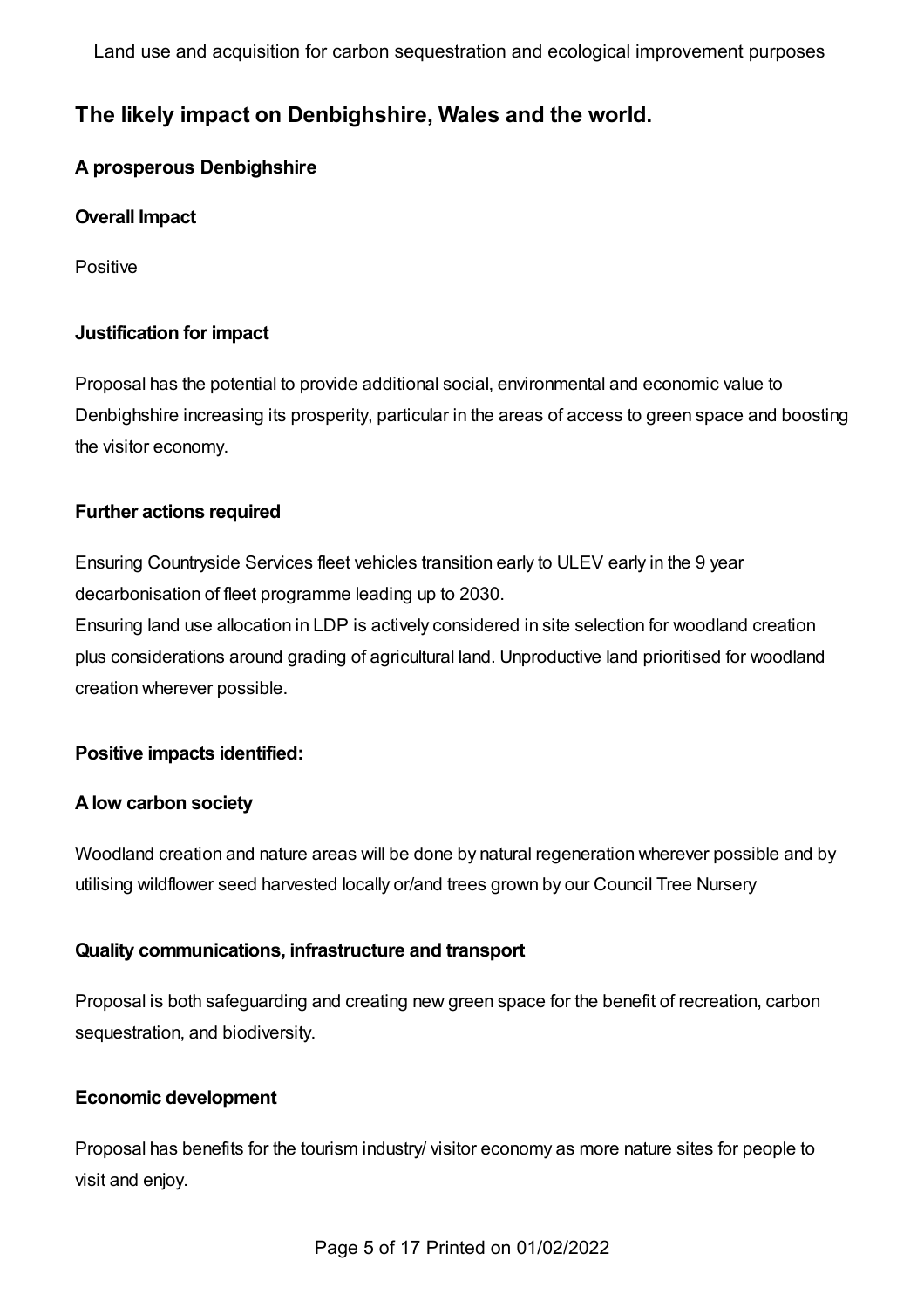## **Quality skills for the long term**

Proposal opens up opportunities for skill development in green industries.

## **Quality jobs for the long term**

No direct jobs are suggested to be created by this proposal currently but likely to support the developing green industry in North Wales.

## **Childcare**

n/a

#### **Negative impacts identified:**

#### **Alow carbon society**

Increasing the number of woodland sites the Council owns will require staff to travel to these sites to periodically check up on them. However, Countryside Services fleet will be transitioning to EV's by 2030 reducing carbon impact.

#### **Quality communications, infrastructure and transport**

n/a

#### **Economic development**

Potential competing demands on land needing to be used for woodland creation. Land allocated for employment in LDP will not be utilised.

#### **Quality skills for the long term**

n/a

## **Quality jobs for the long term**

n/a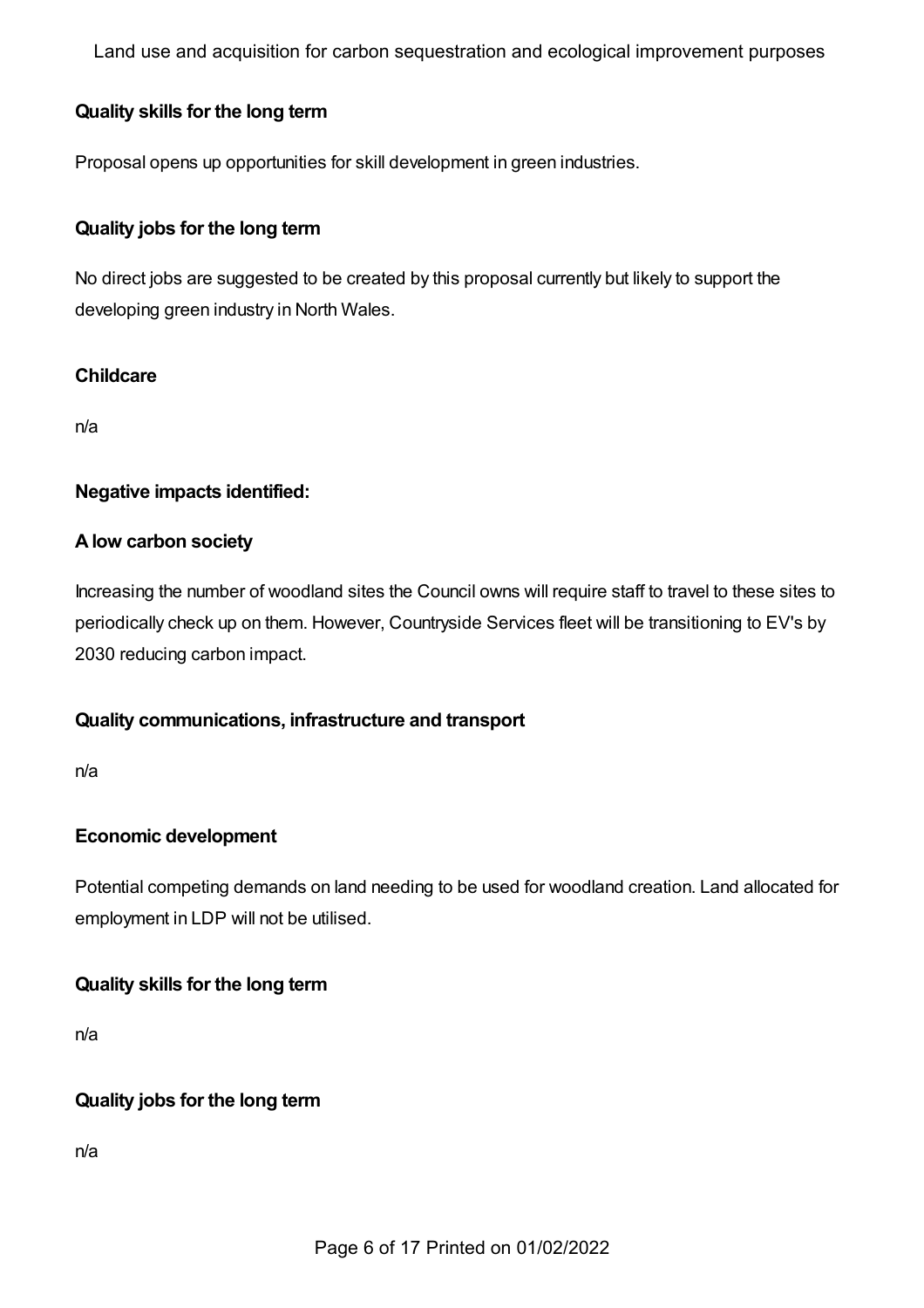## **Childcare**

n/a

## <span id="page-6-0"></span>**A resilient Denbighshire**

## **Overall Impact**

Positive

## **Justification for impact**

This workstream is all about creating woodland and spaces for nature to the benefit of increasing the County's resilience to climate change and its impacts such as flooding.

## **Further actions required**

Need to ensure only suitable tree species are incorporated on wetlands or marsh land which would impair that habitat in retaining water.

## **Positive impacts identified:**

## **Biodiversity and the natural environment**

This workstream is all about creating woodland and spaces for nature. The definition for woodland will be maximised on (i.e. 20% of square meter with tree cover) to allow for a matrix of habitat to be created to support a great species diversity. Mixed broadleaf and yew native planting progressed.

## **Biodiversity in the built environment**

n/a

## **Reducing waste, reusing and recycling**

n/a

## **Reduced energy/fuel consumption**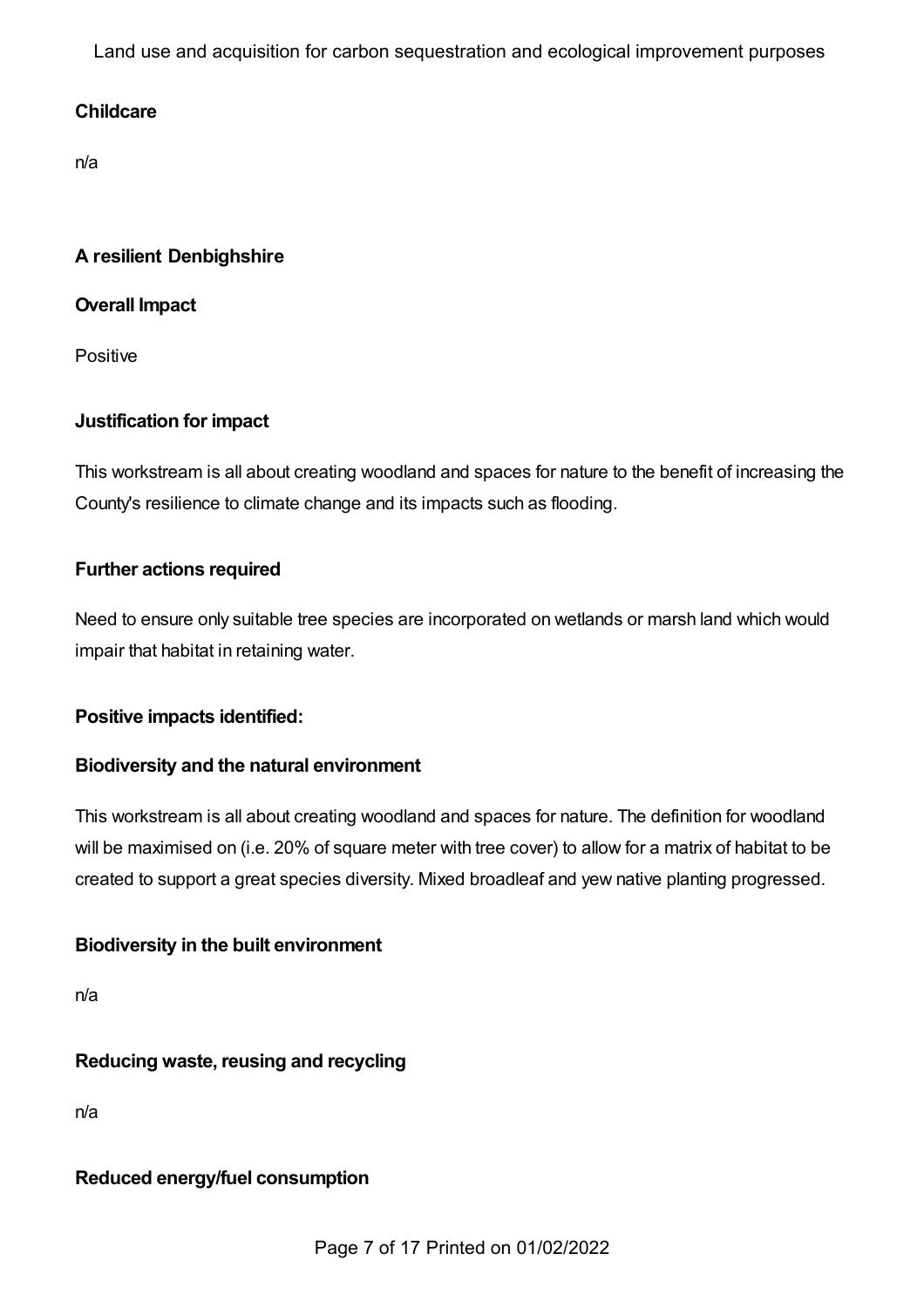n/a

## **People's awareness of the environment and biodiversity**

By having more green spaces and spaces for nature accessible to people will increase peoples awareness and appreciation of environment and biodiversity. Also the wider communication on why the Council is doing this i.e. to increase the capture of carbon emissions to prevent worsening climate change.

## **Flood risk management**

Mutual benefits between carbon sequestration, ecological improvement and reducing flood risk will be maximised upon e.g. through planting of upstream catchment areas to trap more water upstream for longer.

## **Negative impacts identified:**

## **Biodiversity and the natural environment**

n/a

## **Biodiversity in the built environment**

n/a

# **Reducing waste, reusing and recycling**

n/a

# **Reduced energy/fuel consumption**

n/a

# **People's awareness of the environment and biodiversity**

n/a

## **Flood risk management**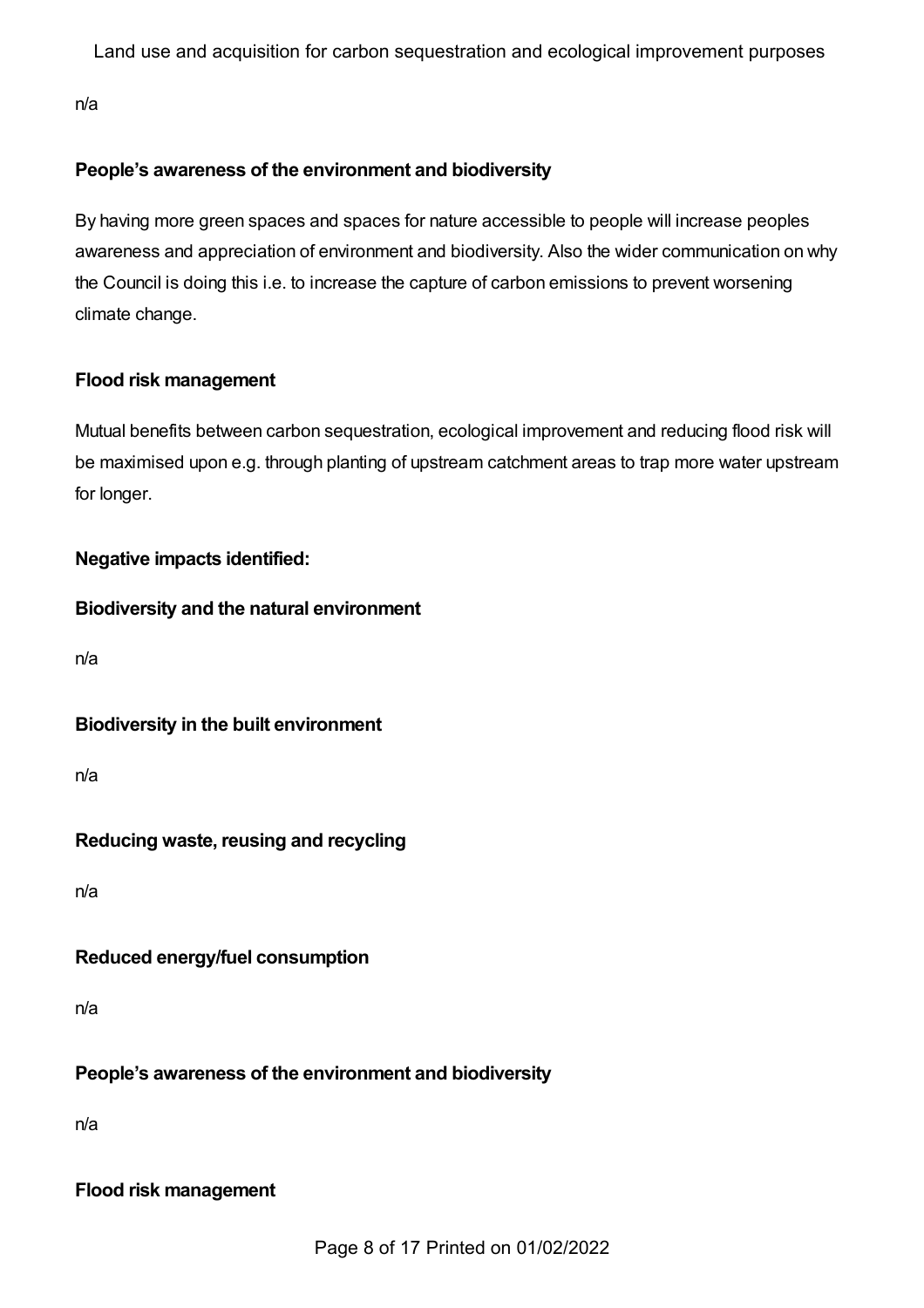Need to ensure only suitable tree species are incorporated on wetlands or marsh land which would impair that habitat in retaining water.

## <span id="page-8-0"></span>**A healthier Denbighshire**

## **Overall Impact**

Positive

## **Justification for impact**

The improvement of existing green spaces into woodland and creation of new woodlands and places for nature provide greater interest and opportunities to promote health and mental wellbeing goals as well as leisure and activity pursuits.

## **Further actions required**

Need to be careful where woodland created to avoid any feelings of 'loss' for how the land used previously.

Need to take community with us and engender a feeling of joint ownership with local people so to avoid issues of vandalism/anti social behaviour.

## **Positive impacts identified:**

## **Asocial and physical environment that encourage and support health and well-being**

The improvement of existing green spaces into woodland and creation of new woodlands and places for nature provide greater interest and opportunities to promote health and wellbeing goals. Such as volunteering, connecting to the signs and sounds of nature, access to enjoy the open air.

## **Access to good quality, healthy food**

n/a

## **People's emotional and mental well-being**

Their is a much researched and evidenced link between being outdoors amongst nature and the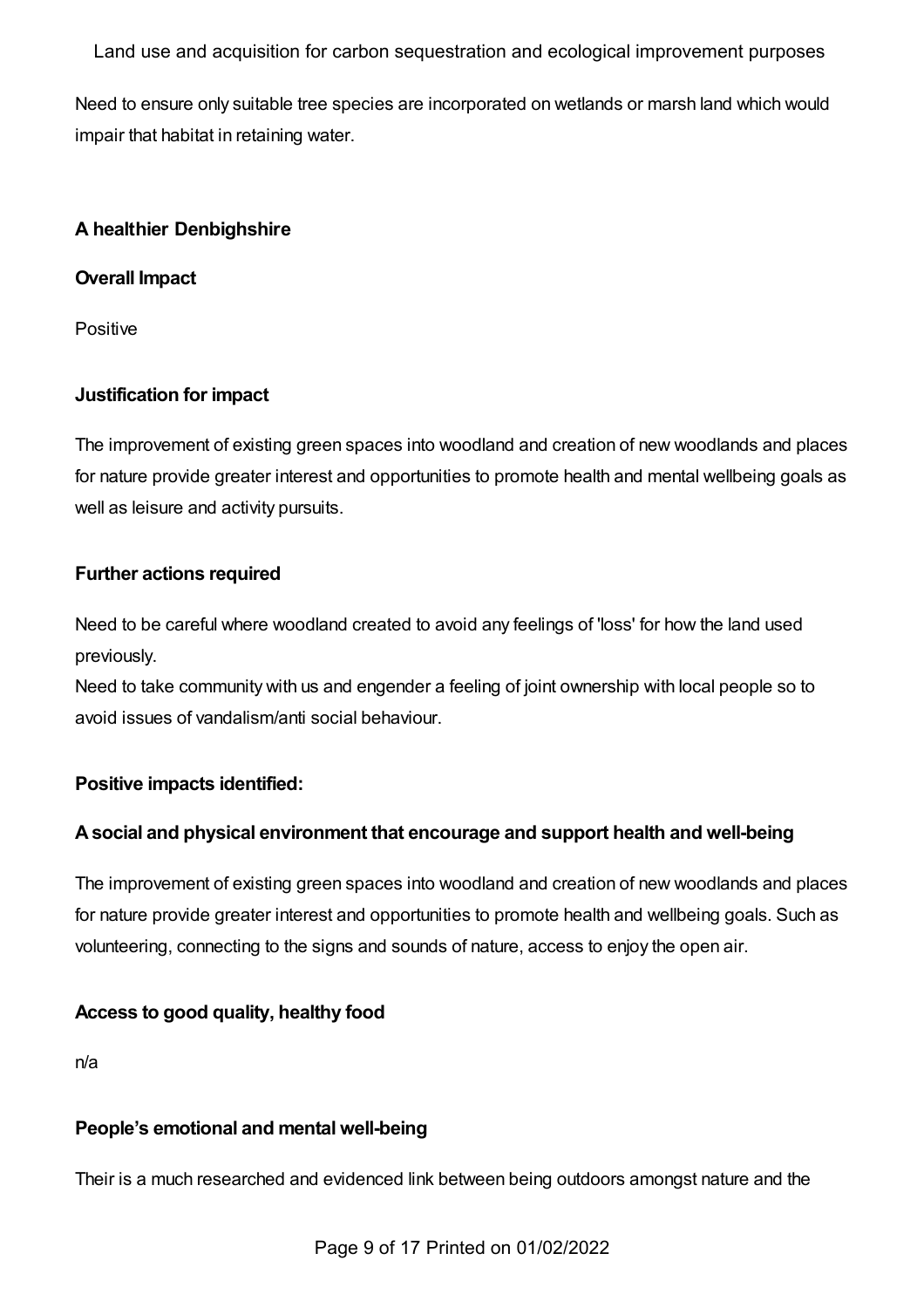improvement of mental well-being. The improvement of existing green spaces into woodland and creation of new woodlands and places for nature provide increased and geographically spread access.

#### **Access to healthcare**

n/a

## **Participation in leisure opportunities**

The improvement of existing green spaces into woodland and creation of new woodlands and places for nature provide increased and geographically spread access to increase availability of these places for leisure.

## **Negative impacts identified:**

## **Asocial and physical environment that encourage and support health and well-being**

Increased opportunity for vandalism and/or places for anti social activities to take place. However, such concerns would be addressed prior to site alterations to aim for a focus on the positive opportunity overall.

## **Access to good quality, healthy food**

n/a

## **People's emotional and mental well-being**

Need to be careful where woodland created to avoid any feelings of 'loss' for how the land was used previously.

#### **Access to healthcare**

n/a

#### **Participation in leisure opportunities**

Need to be careful where woodland created to avoid any feelings of 'loss' for how the land used

Page 10 of 17 Printed on 01/02/2022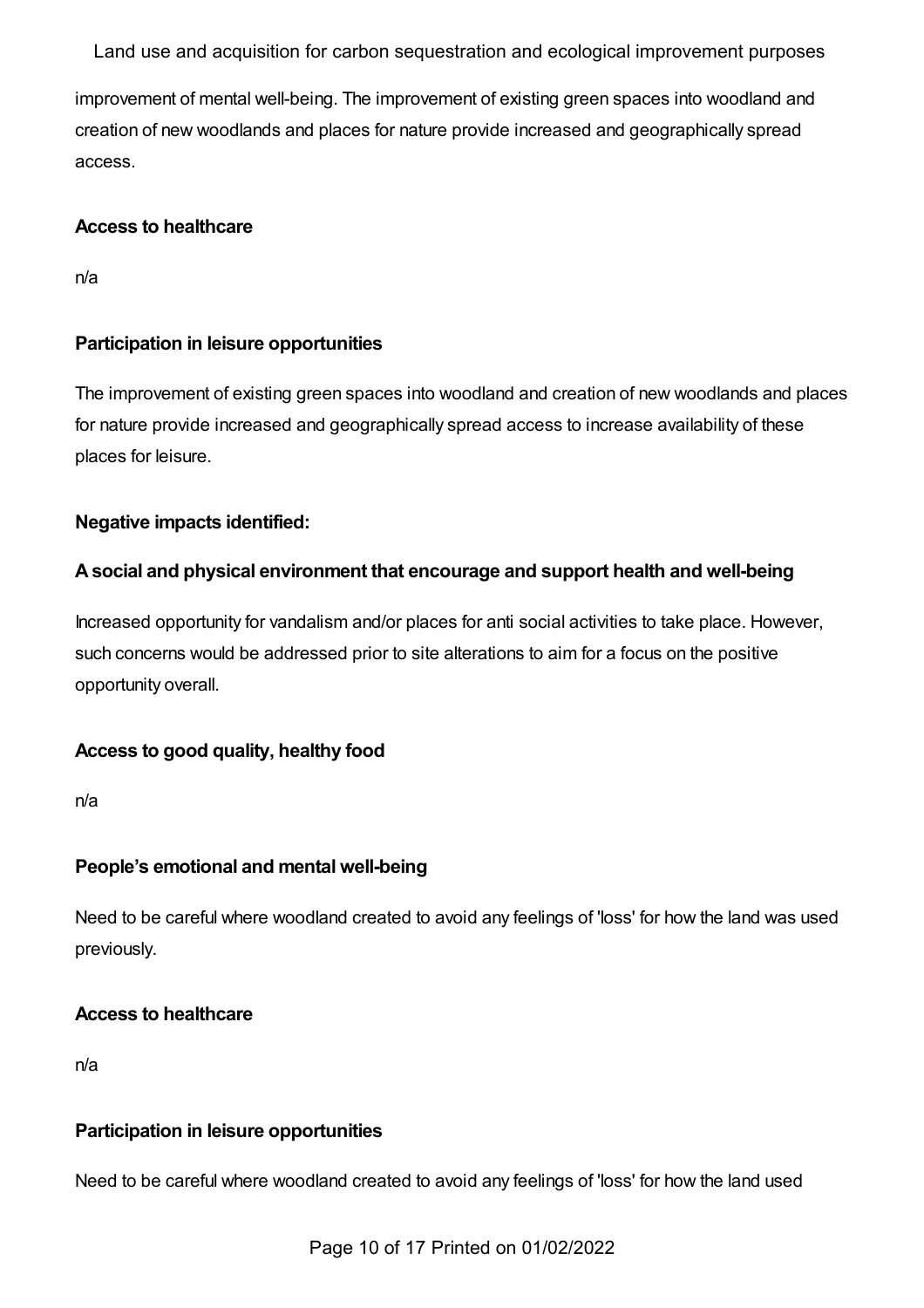## <span id="page-10-0"></span>**A more equal Denbighshire**

**Overall Impact**

**Neutral** 

## **Justification for impact**

A more equal Denbighshire isn't a core objective of this project but has a contribution to play and at the very least is being planned in a way that doesn't exacerbate inequalities.

## **Further actions required**

Ensure any access requirements addressed when creating woodland and spaces for nature which are open to public. Maximise on opportunities for woodland creation and spaces for nature in or close to areas affected by socio-economic disadvantage.

#### **Positive impacts identified:**

**Improving the well-being of people with protected characteristics. The nine protected characteristics are: age; disability; gender reassignment; marriage or civil partnership; pregnancy and maternity; race; religion or belief; sex; and sexual orientation**

This activity is being delivered to tackle climate change and nature's decline which impacts everyone.

#### **People who suffer discrimination or disadvantage**

If existing green spaces are improved or new woodland created which includes public access that access requirements to enable all people to contribute will be pursued.

#### **People affected by socio-economic disadvantage and unequal outcomes**

Woodland creation could be in locations of socio-economic disadvantage. Some external grants for woodland creation have this as a prerequisite for access to grant. This could provide volunteering opportunities to people with socio-economic disadvantage on their doorstep.

Page 11 of 17 Printed on 01/02/2022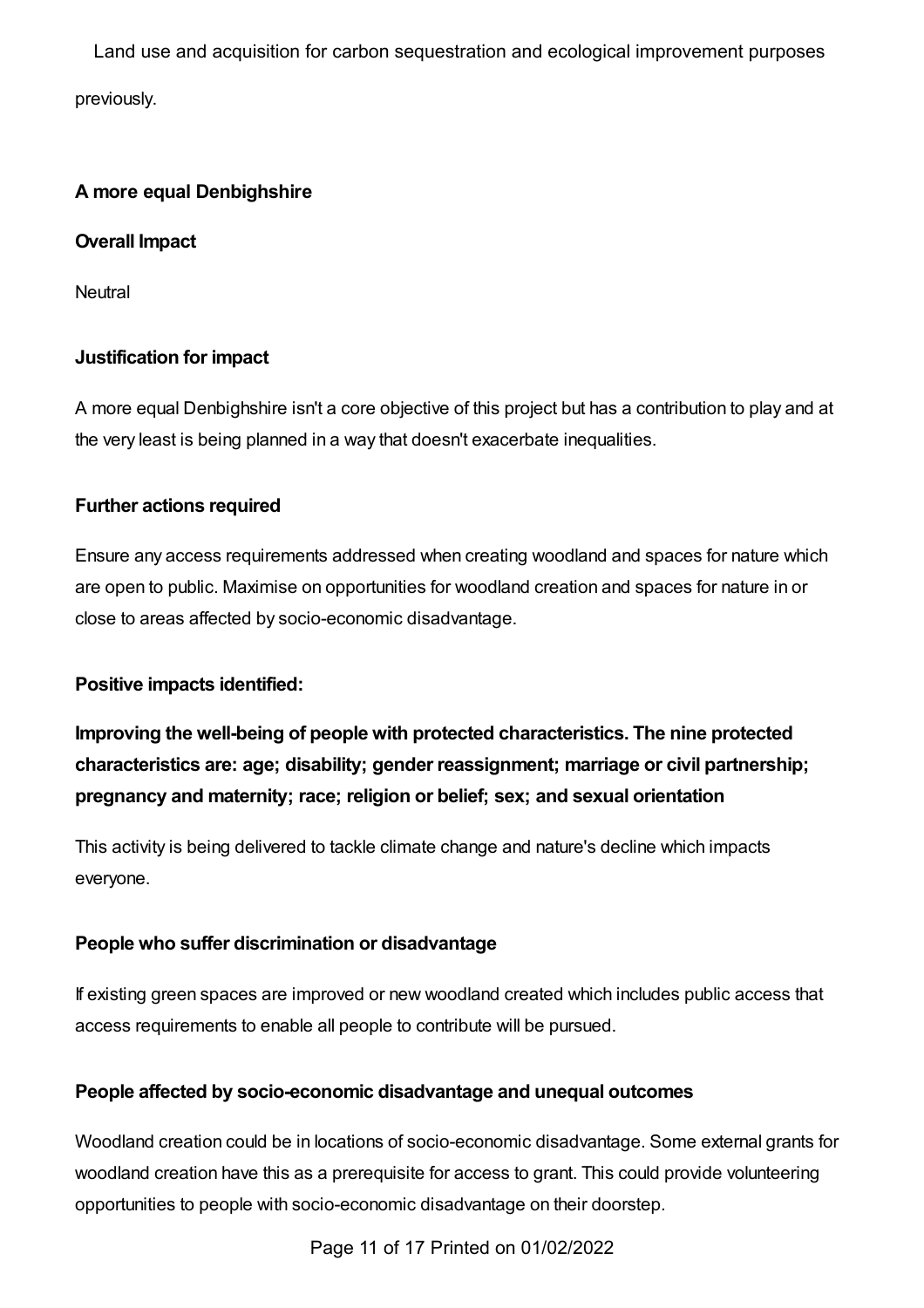## **Areas affected by socio-economic disadvantage**

Woodland creation could be in locations of socio-economic disadvantage. Some external grants for woodland creation have this as a prerequisite for access to grant.

#### **Negative impacts identified:**

**Improving the well-being of people with protected characteristics. The nine protected characteristics are: age; disability; gender reassignment; marriage or civil partnership; pregnancy and maternity; race; religion or belief; sex; and sexual orientation**

n/a

**People who suffer discrimination or disadvantage**

n/a

**People affected by socio-economic disadvantage and unequal outcomes**

n/a

#### **Areas affected by socio-economic disadvantage**

Location of sites for woodland creation will be led on land availability and the site's appropriateness (for various environmental factors) for woodland creation, it won't be led in the first instance by where areas of socio-economic disadvantage are.

## <span id="page-11-0"></span>**A Denbighshire of cohesive communities**

#### **Overall Impact**

**Neutral** 

#### **Justification for impact**

A Denbighshire of cohesive communities isn't a core objective of this project but has contribution to play particularly around resilience.

Page 12 of 17 Printed on 01/02/2022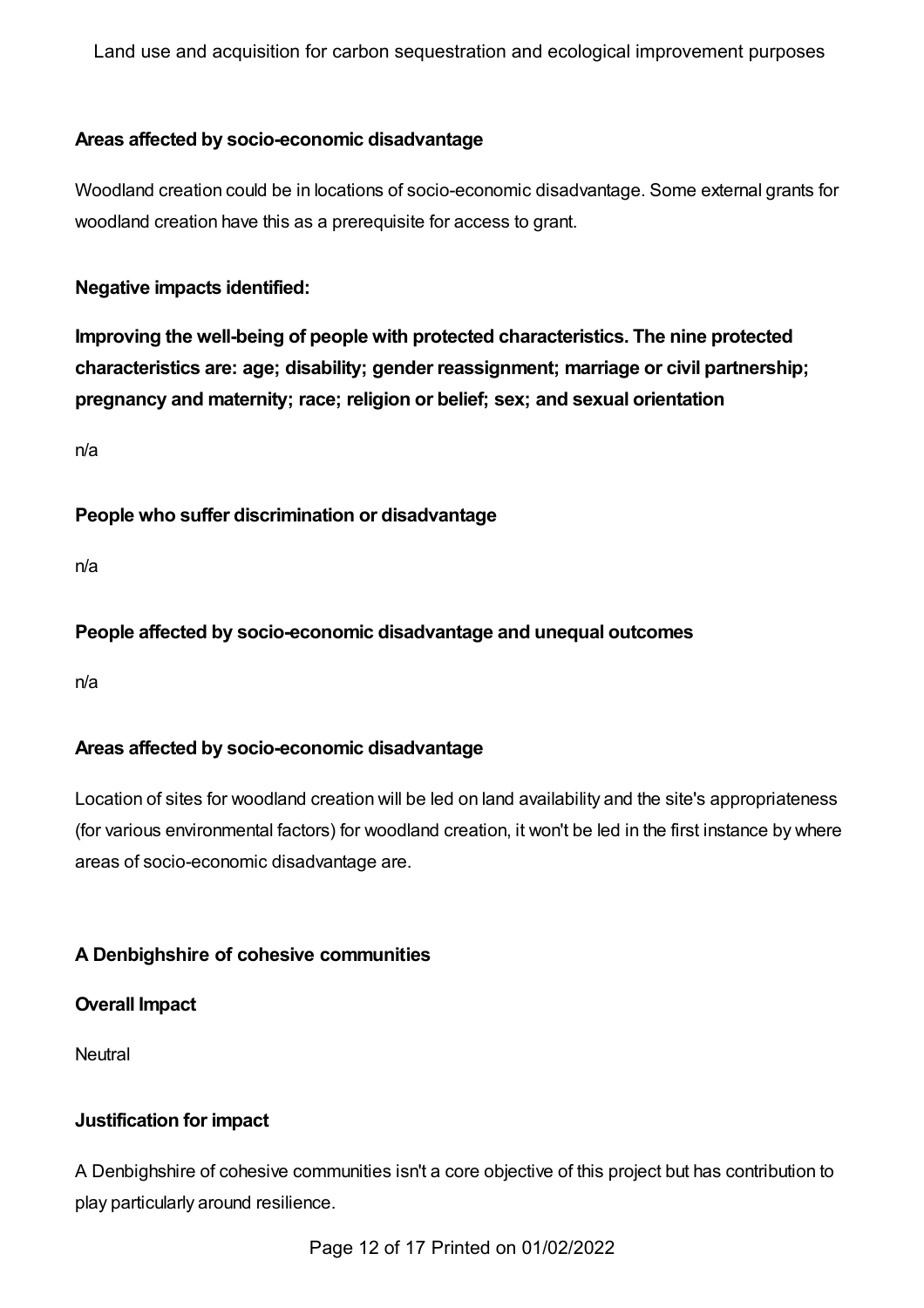#### **Further actions required**

Need to take community with us and engender a feeling of joint ownership for woodland created with the community so to avoid issues of vandalism/anti social behaviour. Need to think about how visitors get to sites created which are more rural if they have public access.

#### **Positive impacts identified:**

#### **Safe communities and individuals**

n/a

## **Community participation and resilience**

Woodland creation on sites close to where people live, we will engage the local population on plans for the site- seeking their views on what they want to see and seeking their views for design of the sites.

Mutual benefit of using woodland to reduce flood risk will also be maximised upon where possible and thus increase community resilience to impacts of climate change.

#### **The attractiveness of the area**

This project is about safeguarding and increasing green space for the benefit carbon absorption and biodiversity and thus increases attractiveness of area and opportunities for recreation.

#### **Connected communities**

Some people prefer to travel on foot/bike and will have greater opportunity to move through accessible and connected green spaces.

#### **Rural resilience**

Work to improve biodiversity, including diversity and abundance of insect pollinators, supports the farming industry through crop pollination. Woodland creation on non productive land gives formally low value land a higher value. Increasing woodland creation and spaces for nature could increase footfall into rural areas and opportunities for rural assets like pubs, shops, cafes.

#### **Negative impacts identified:**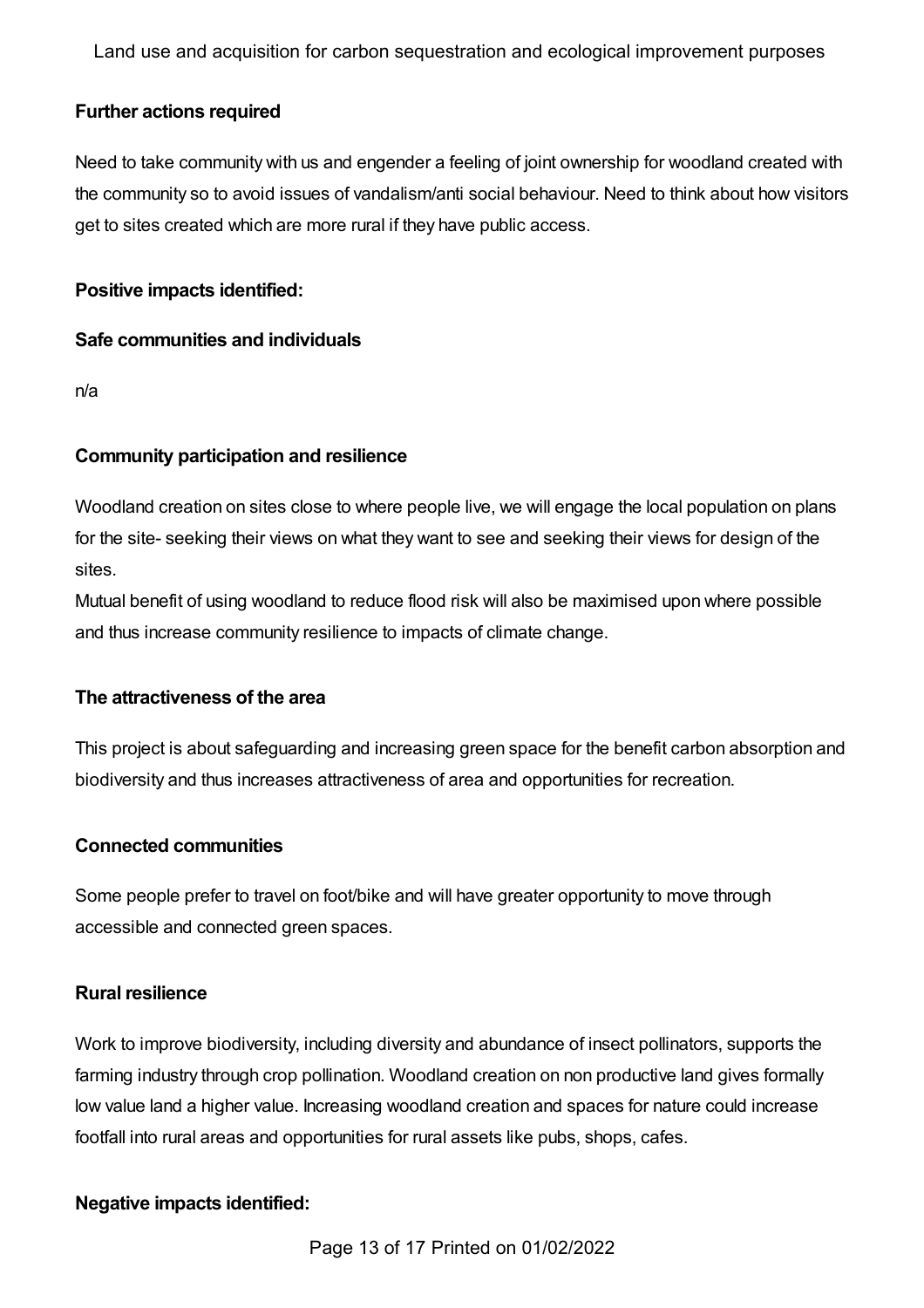## **Safe communities and individuals**

Increased opportunity for vandalism and/or places for anti social activities to take place.

## **Community participation and resilience**

n/a

## **The attractiveness of the area**

n/a

#### **Connected communities**

n/a

## **Rural resilience**

n/a

## <span id="page-13-0"></span>**A Denbighshire of vibrant culture and thriving Welsh language**

#### **Overall Impact**

**Neutral** 

## **Justification for impact**

A Denbighshire of vibrant culture and thriving Welsh language isn't a core objective of this project but has contribution to play particularly around use of any information board or incorporation of any art/sculpture into sites created.

#### **Further actions required**

Ensure site selection for woodland creation is considerate to any sites of cultural and heritage significance - particularly relevant for any woodland creation within the AONB area of Denbighshire.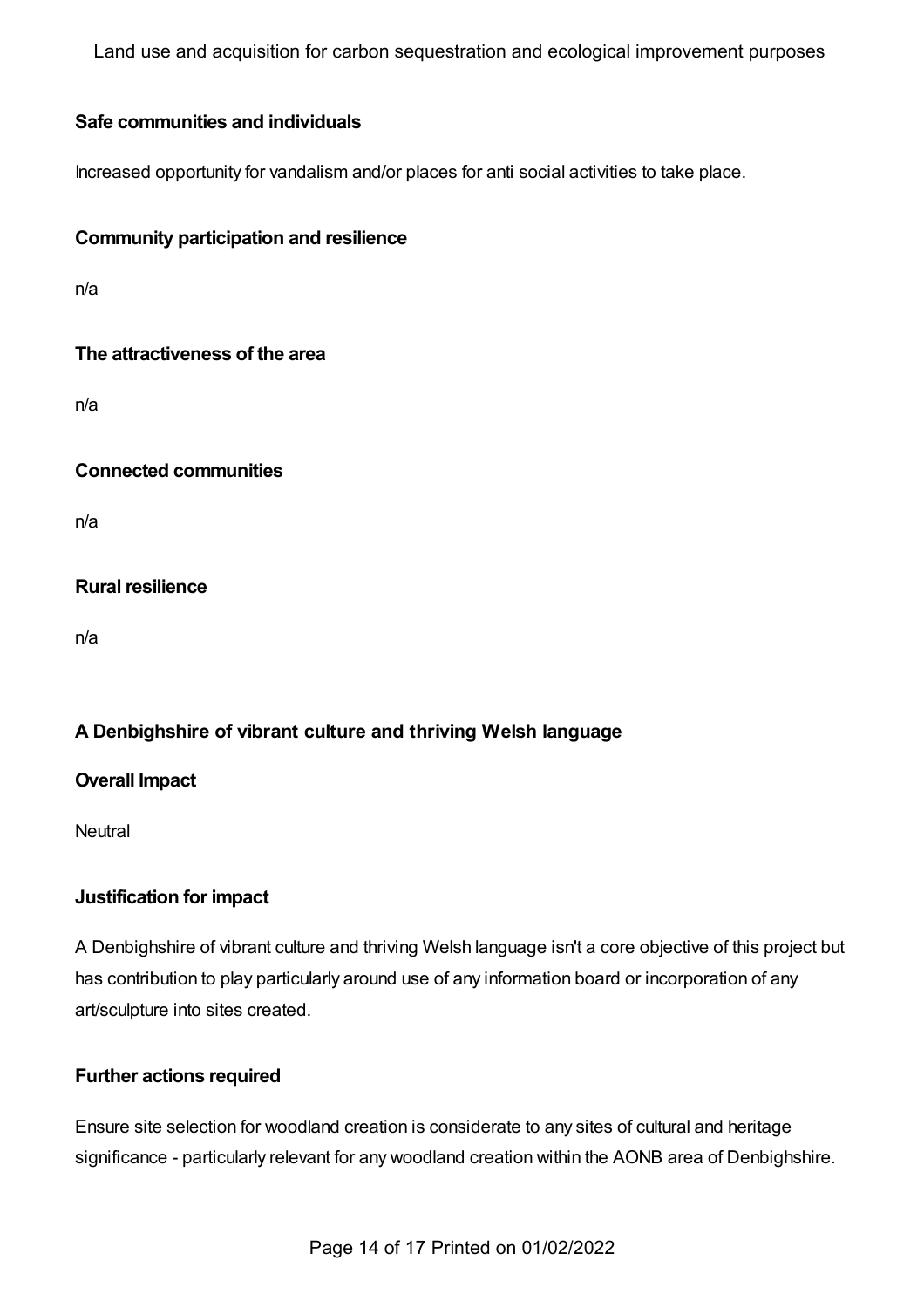## **Positive impacts identified:**

## **People using Welsh**

Any signage or information relating to sites created will be bilingual.

## **Promoting the Welsh language**

Any signage or information relating to sites created will be bilingual.

## **Culture and heritage**

Any signage or information relating to sites which could also tell a local story about the wider place could be maximised upon e.g. Pengwern can translate to 'head of the alder (a species of tree) swamp'.

## **Negative impacts identified:**

## **People using Welsh**

n/a

## **Promoting the Welsh language**

n/a

## **Culture and heritage**

Ensure site selection for woodland creation is considerate to any sites of cultural and heritage significance - particularly relevant for any woodland creation within the AONB area of Denbighshire.

## <span id="page-14-0"></span>**A globally responsible Denbighshire**

#### **Overall Impact**

Positive

## **Justification for impact**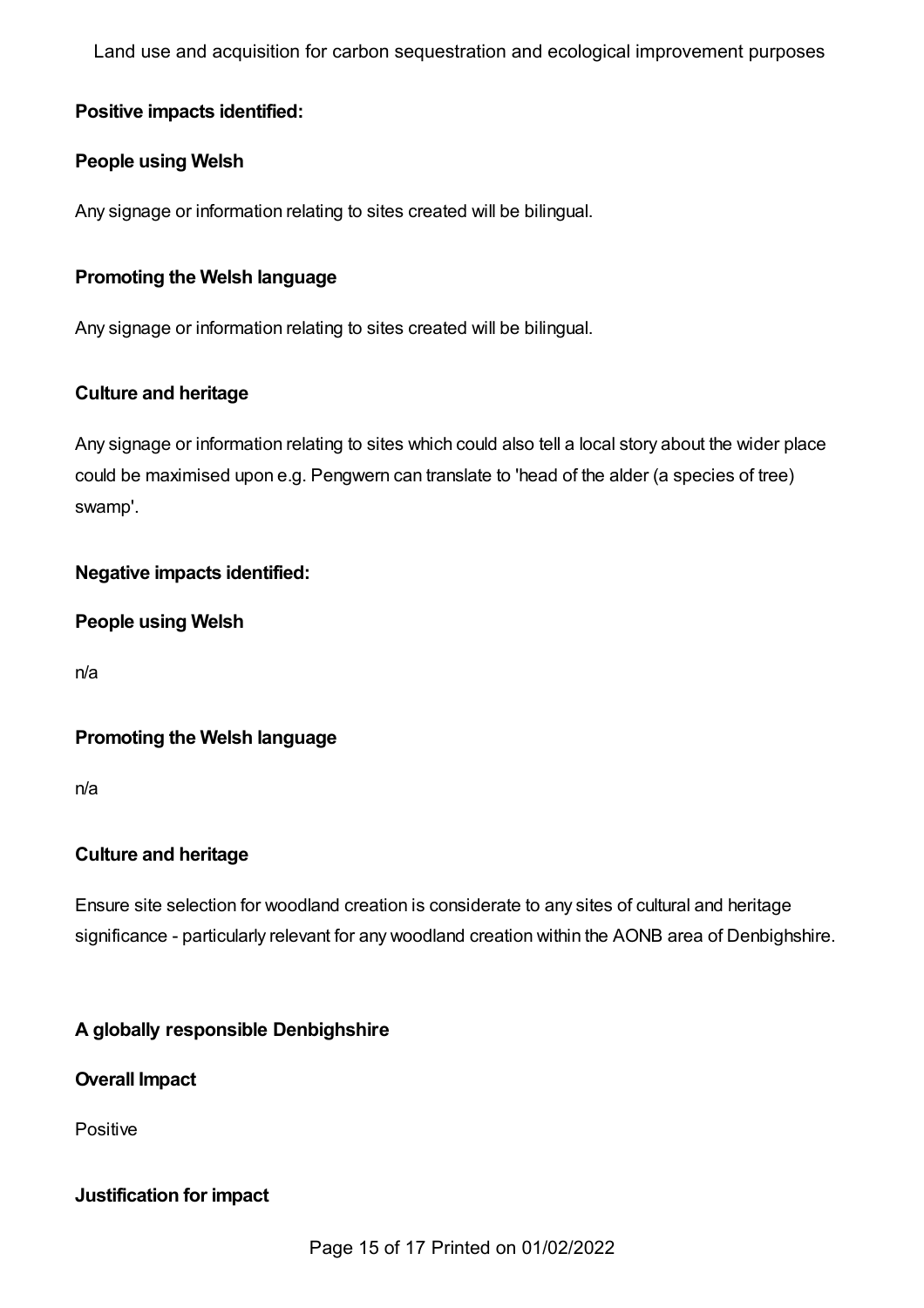This proposal is all about increasing woodland for carbon sequestration purposes whilst improving biodiversity and thus specifically about preventing the problem of climate and nature's decline from getting worse.

## **Further actions required**

No negatives of note. Opportunities for mutual benefit in tackling the impact of climate and ecological change already being felt will be maximised upon e.g. woodland creation to reduce flood risk, tree cover to reduce air pollution and urban heating etc.

#### **Positive impacts identified:**

## **Local, national, international supply chains**

Trees, plants, seeds will be of native providence and sourced as locally as possible, if not grown internally at the Council's Tree Nursery.

Projects for woodland creation could provide activity for contractors working for the Council on other contracts to contribute to via Community Benefits process.

## **Human rights**

n/a

## **Broader service provision in the local area or the region**

n/a

## **Reducing climate change**

This proposal is all about increasing woodland for carbon sequestration purposes whilst improving biodiversity and thus specifically about preventing the problem of climate and nature's decline from getting worse.

Opportunities for mutual benefit in tackling the impact of climate and ecological change already being felt will be maximised upon e.g. woodland creation to reduce flood risk, tree cover to reduce air pollution and urban heating etc. Thus the proposal is likely to better prepare Denbighshire and beyond for a future with climate change.